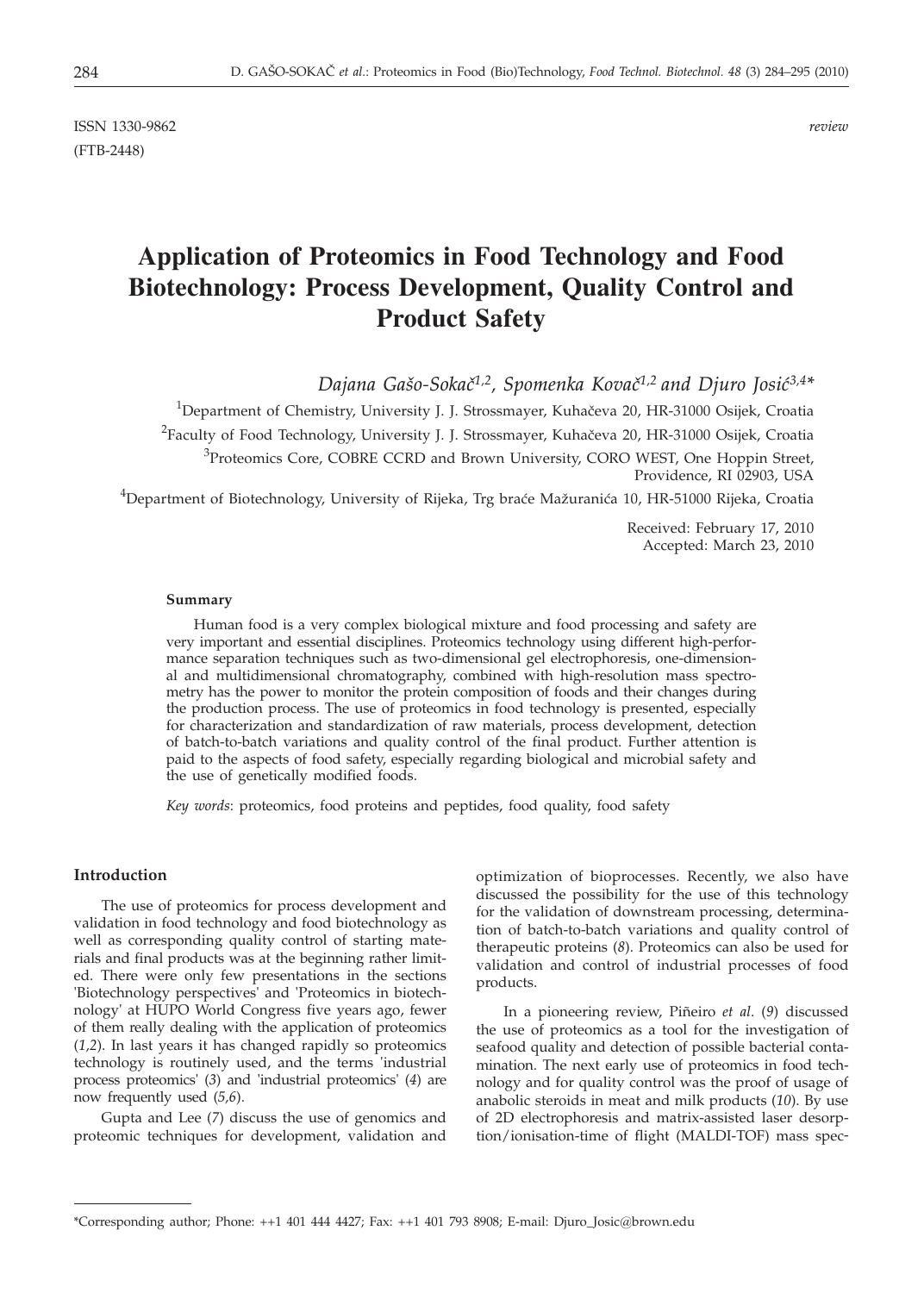trometry, Lametsch and Bendixen (*11*) identified several candidates for quality markers for *post mortem* conversion of muscle to pork meat during storage.

The main difficulty in the use of proteomics in the food industry based on processing of plant material is that the complete genome sequence of many plant species is still not known. This situation is now rapidly improving, and the genome of plants such as rice that are important for human and animal nutrition are now either sequenced, or their sequencing is the topic of ongoing projects (*12*). In an analysis of alfalfa (*Medicago sativa* L*.*) protein pattern during industrial processing, Incamps *et al.* (*3*) demonstrated the use of proteomics for process development and quality control. The genome of this plant was still not sequenced, and the data available from related genomes had to be used. Rice, as the most economically and nutritionally important crop, is the model plant species. Further relevant proteomic analyses have also been performed on industrial plants and plants important for human and animal nutrition such as potato, soybean, wheat and maize (*13*).

In 'classical' fermentation industry, proteomics is also used for bioprocess improvement, validation and quality control (*14*). Microorganisms are important for processing of many food products (*15*), but also as a cause of several side effects such as foulness and food poisoning, and proteomics is increasingly used for their characterization and detection (*16*). Some biofilm-forming microorganisms can resist very aggressive cleaning and sanitation procedures, and can cause serious contamination during the food processing, and the knowledge of their proteome can be useful to detect and to prevent the contamination of food products by these agents (*17*). On the other hand, microbial cells immobilized in natural biofilms can be used in food and beverage fermentation (*18*).

In this paper, the strategy for the use of proteomics in food technology for process validation and optimization, quality control and reduction of batch-to-batch variations of final products is presented. The problem of detection of alternations caused by the use of genetically engineered food of plant origin (*19*), food safety, especially regarding contamination with allergens (*20*) and microorganisms (*16*) is also discussed.

# **Proteomics as a Tool for Product and Process Validation and Optimization**

In a pioneering work, Incamps *et al.* (*3*) performed a systematic proteomic analysis along a plant-scale wet fractionation process of alfalfa biomass. The manufacturing process induces significant changes including chemical modifications, heat-shock protein responses and proteolytic degradation. It was also demonstrated that during biomass processing, especially thermal treatment, a certain level of cellular regulation is still conserved such as induction of heat shock and redox stress proteins. Proteolytic degradation of structural proteins and other changes in meat also start during storage and the first processing step of protein-rich food of animal origin such as porcine meat (*21*).

Advances in protocols for food processing have resulted in a reduction of the manufacturing time and optimization of product quality. The increase of production capacity also increases the need for better process control. Software-driven computer control systems, *e.g*. in milk or meat processing industry have made it easier and faster to change parameters during processing and production cycles. Proteins are largely responsible for the characteristics of many food products during the manufacturing process. Physicochemical properties, such as viscosity, thermal conductivity and vapor pressure, but also nutritional and sensory properties of milk, meat and cereal-derived products depend on their protein composition and content (*22*). In wheat flour-derived products the optimal characteristics are determined by gluten proteins; in milk and milk products, the dominating protein is casein. The proteomics-based approach for validation of a process for production of wheat-based foods is shown in Fig. 1. Because of their importance, both proteins/protein groups are well characterized (*23,24*).

Protein compositions of other foods such as meat and meat products, or fruit and vegetables are more complex, and the change of physicochemical properties during processing depends on more than one highly abundant protein (*21,25*). A significant amount of pork and beef is consumed fresh, and meat texture and juiciness are the most important of all organoleptic characteristics contributing to their quality. According to proteomic studies, the meat tenderness in both pork and beef is associated with the structural proteins such as myosin, actin, desmin and tubulin (*26*). In a semi-quantitative comparison, based on the comparison of intensity of different protein/peptide spots in 2D electrophoresis, Laville *et al.* (*27*) identified 14 different proteins that are a kind of 'candidate biomarker' for shear force values of cooked meat. Further studies about the meat texture and drip loss were also performed (*28*). Sayd *et al*. (*29*) also showed that some proteins from sarcoplasmatic reticulum of pig muscle, especially enzymes involved in oxidative metabolism, are responsible for color development which is the next organoleptic characteristic responsible for meat quality. Muscle mitochondria are also highly sensitive to protein carbonylation. By applying a complex labeling strategy, more than 200 carbonylated proteins were detected. Other oxidative modifications such as nitrosylation and hydroxylation were also detected in many carbonylated proteins. This finding provides further evidence of the susceptibility of muscle mitochondrial proteins to oxidative damage (*30*). Storage and treatment during production process are also responsible for changes in fish muscle proteins, again responsible for product properties (*31,32*).

Technological treatment may affect the overall food quality. As demonstrated above, induction of some proteins during the early stages of the process is one of the unexpected changes. Inappropriate heat treatment of milk, meat, cereal products or fruits and vegetables can negatively influence the product quality. The main modifications induced by heat treatment are protein denaturation and the complex series of chemical reactions known as Maillard reaction. An extensive review about Maillard reaction, especially from the proteomic point of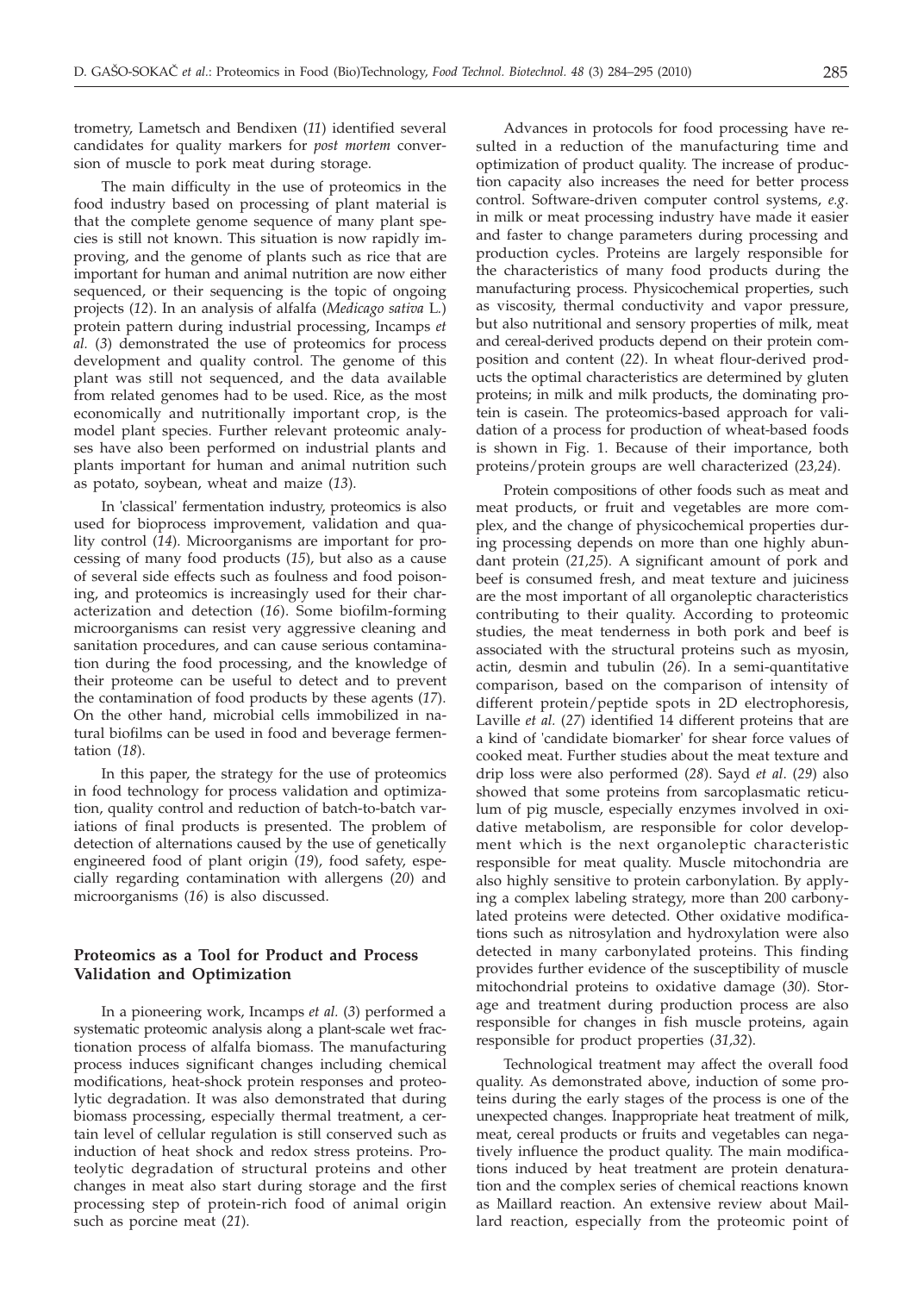

**Fig. 1.** Proteomics approach to validation of a process for production of wheat-based foods. Reprinted from Mamone *et al.* (*22*) with permission

view, has recently been given (*33*). Specific properties of food products such as color, texture digestibility, and nutritional value can be affected by the Maillard reaction. As a consequence of involving the side amino group of lysine, an essential amino acid, the nutritional value of food can be impaired. Glycation of proteins in meat and meat products is a further change that can affect their quality and nutrition value. It is considered as the first step in Maillard reaction. This reaction can be controlled by modifying food composition, processing and storage conditions (*33*). Furthermore, the Maillard reaction between amino acids, mainly asparagine and reducing sugars such as fructose, galactose, lactose and glucose can lead to formation of harmful acrylamide in food during roasting, toasting and frying processes (*34*). Furthermore, carbonylation of milk proteins such as b-lactoglobulin during industrial treatment can induce allergies against milk products. Carbonylated proteins can be detected by immunoblot and identified by MAL-DI-TOF MS or electrospray ionization tandem mass spectrometry (ESI-MS/MS) after electrophoretic separation and in-gel digestion (*35*). Scaloni *et al.* (*36*) demonstrated that the protein-bound carbonyl content in heat-treated milk samples was positively correlated with the severity of the treatment. On the other hand, well-controlled Maillard reaction can also be induced to achieve specific benefits like aroma generation in baked product and to improve the physicochemical properties of whey proteins (*22*). Deamidation is further form of chemical degradation of proteins. In this irreversible reaction, glutamine or asparagine are hydrolyzed to glutamic acid or aspartic acid, respectively. Mass spectrometric techniques can also be used for detection of this form of protein degra-

dation (*37*). Posttranslational modifications (PTM) of proteins can cause further modifications during the production process. Heat-susceptible phosphorylated serine and threonine residues can yield dehydroalanine and methyl-dehydroalanine, respectively. Different amino acids can also cross-react and form further artificial products, such as lysinoalanine, lanthionine, and histidinoalanine (*22,38*). The difference in solubility of food proteins, *e.g.* wheat glutenins, largely reflects their ability to form inter- or intramolecular disulfide bonds. The newly developed online liquid chromatography-mass spectrometry (LC-MS) with electron-transfer dissociation is a reliable method for determination of disulfide linkages before and during processing of protein mixtures (*39*). Further changes in PTMs, especially in glycosylation, are a topic of plethora of proteomic studies (*40,41*). Combined with other analytical methods, proteomics gives important information about food quality and safety. Monti *et al.* (*42*) demonstrated the use of proteomic methods, such as sodium dodecyl sulfate polyacrylamide gel electrophoresis (SDS-PAGE) followed by protein identification by LC- -MS/MS together with capillary electrophoresis for determination of fatty acids and metal ion content in farmed and wild sea bass. They showed that the growth conditions induce significant biochemical and nutritional differences in food quality. In summary, mass spectrometry and mass spectrometry-based proteomics have largely expanded the knowledge of food components. These analytical technologies enable identification and characterization of food components, mainly proteins, carbohydrates and lipids and their changes during the production process and storage. Isotope labeling techniques for quantitative determination of protein-based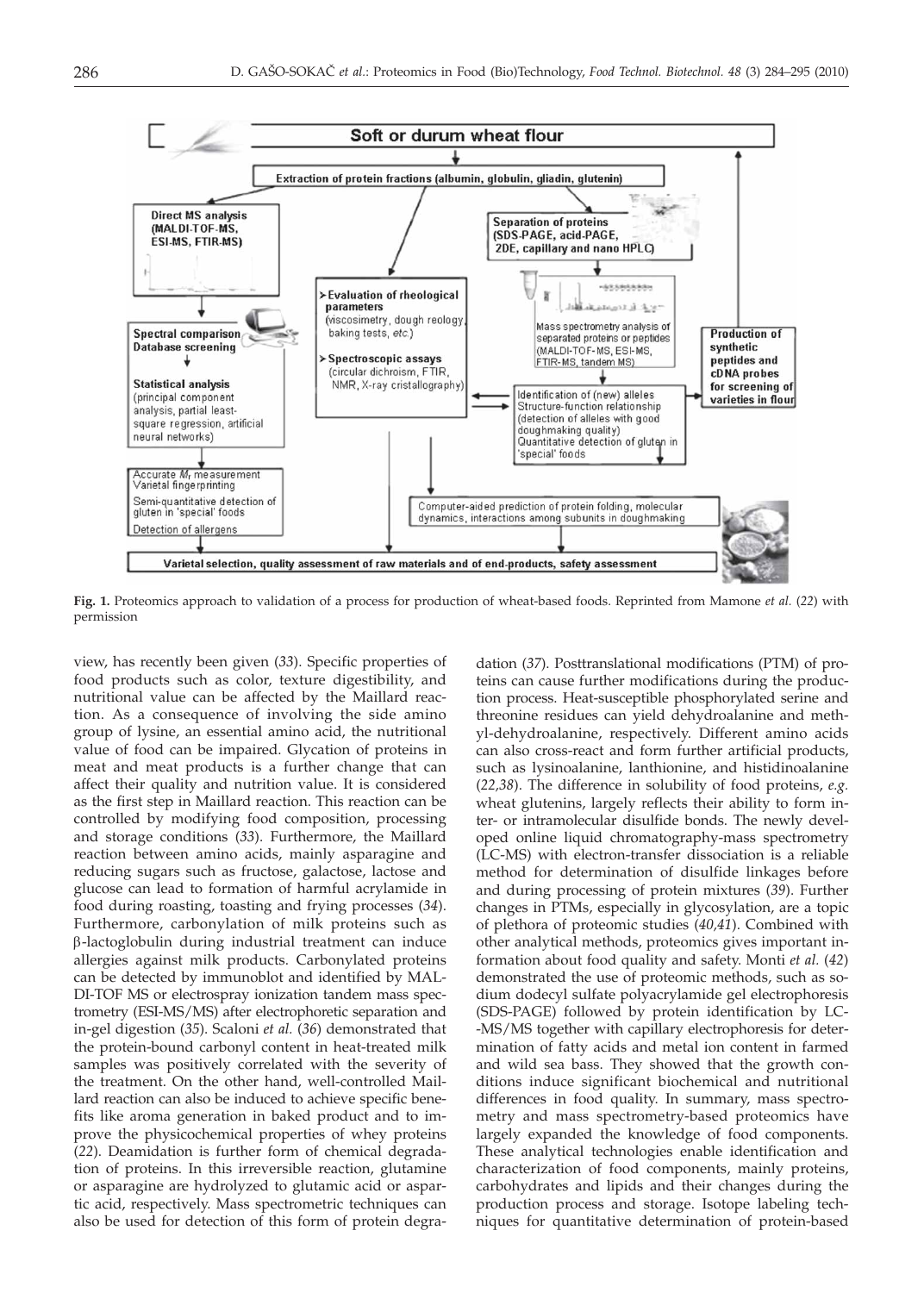components that have been developed in the last five years can give further, quantitative evaluation and process validation, and determination of batch-to-batch variations (*8,43*).

# **Proteomics and Food Safety**

# *The role of bacteria in food processing and food safety*

Foodborne illnesses result in numbers of hospitalizations and even deaths. Each year in the USA, about 325 000 hospitalizations and 5000 deaths caused by food poisoning are registered. Unfortunately, microorganisms and microbial toxins, especially foodborne ones as weapons of mass destruction still remain a threat. In food technology and biotechnology, careful monitoring of microbial contamination in the final product as well as monitoring of the production process and cleaning and sanitation are one of the most essential factors of the manufacturing process (*44*). The identification, confirmation, and quantification of bacteria and bacterial toxins in food are important analytical problems. The most common bacteria that cause food poisoning are *Staphylococcus aureus, Campylobacter jejuni,* some *Salmonella* and *Staphylococcus* species, some *Bacillus* strains and *Escherichia coli* O157:H7 strain. There are well-established and sensitive methods for detection of bacteria and their toxins available, mostly based on immunochemical methods. Proteomics and genomics technologies offer further, more sensitive and specific methods for identification of microbial food contaminants and their toxins, and for monitoring of cleaning and sanitation (*45–48*).

There are only few investigations that follow changes of proteomics of contaminating bacteria during food processing and equipment sanitation. The use of high hydrostatic pressure (HHP) technology is a new method for food preservation. Proteins are known to be the most important target of high pressure in living organisms (*49*) and HHP inhibits the growth of microorganisms by inactivating key enzymes that are involved in DNA replication and transcription enzymes and modifying both microbial cell walls and membranes (*50*). However, some bacteria such as *Bacillus cereus* can survive HHP treatment. Martínez-Gomariz *et al*. (*51*) analyzed changes in the proteome of this model organism during the HHP treatment. They found quantitative differences and identified some of differently expressed proteins. As expected, the expression of some proteins involved in nucleotide metabolic process was changed, but some other proteins such as those involved in carbohydrate catabolic process and transport, refolding, amino acid biosynthesis and bacterial ciliary and flagellar motility were also differentially expressed.

In a remarkable study, Boehmer *et al*. (*52*) follow proteomic changes in whey samples from a group of cows before and 18 h after the infection with *E. coli.* Due to decreased milk production and quality, discarded milk and cattle mortality, such infections can cause mastitis, which is the most costly disease that affects the dairy industry. The aim of that study was the identification of biomarkers for evaluation of the efficacy of adjunctive therapies in decreasing inflammation associated with mastitis. Higher expression of some acute phase proteins such as transthyretin and complement C3 were found in whey samples 18 h after bacterial infection, but also some antimicrobial peptides and further acute phase  $\alpha$ -1-acid glycoprotein were also detected. These proteins are candidate biomarkers for future research into the effect of bacterial inflammation during mastitis.

As mentioned above, biofilm formation is an important fact that has to be taken into consideration during design of cleaning of stainless containers and other surfaces in food processing facilities. This problem has already been discussed in a review paper about microbial proteomics (*5*). In biofilms, some microorganisms such as sporogen bacterium *Bacillus cereus* (*53–55*), the Gram- -positive bacterium *Listeria monocytogens* (*56*) and some pathogenic *E. coli* strains (*57*) can survive on the surface of stainless steel containers and other surfaces in the manufacturing facility, even under cleaning and sanitizing conditions. Better knowledge of biofilm formation and conditions that cause its degradation is necessary to prevent contamination by the above listed bacteria (*58*). Other biofilm-forming bacteria, such as *Staphylococcus* species (*59*) can survive food processing and cause human and animal infection. Incorporation of microorganisms is a kind of the natural way for their immobilization, and the high density of biofilms gives them better ability to survive aggressive treatment, but also a substantial biocatalytic potential. The use of immobilized bacterial cells and bacterial biofilms for biosensors for food quality analysis and fermentation process control has been discussed elsewhere (*5,18,60*), and use of immobilized yeasts in brewing and winemaking processes will be presented later. In summary, in addition to physiological and genomic analyses, proteomic analysis of biofilm-forming microbial cells gives valuable information about their behavior during food processing and storage, symbiosis, possible infection and potential food poisoning, their defense against antimicrobial agents, and the potential to survive the cleaning and sanitation process (*5,18,58*).

The health-promoting properties of some bacterial species that colonize the human gastrointestinal tract have been documented in clinical trials and they are gaining popularity as food additives (*61*). Bifidobacteria and lactobacilli are the most popular microorganisms that are added as live bacteria to food preparations under the generic name of probiotics (*61–63*). The proteomic map of *Bifidobacterium longum,* a strict fermentative anaerobe, was first performed about five years ago (*64,65*). The topics of the following investigations included the survival mechanisms of this bacterium, focused on altered protein expression following bile salt, heat or osmotic shock, which these bacteria are exposed to in the human gastrointestinal tract and during the food manufacturing process (*66–69*). These studies can also be used as a model for survival of other bacteria under similar conditions (*69,70*).

#### *Prions*

All prion diseases or transmissible spongiform encephalopathies (TSEs) are characterized by the deposition of an abnormal conformation (PrP<sup>Sc</sup>) of a normal cellular protein (PrPC) in neural tissues in humans and animals. The different protein conformations are associated with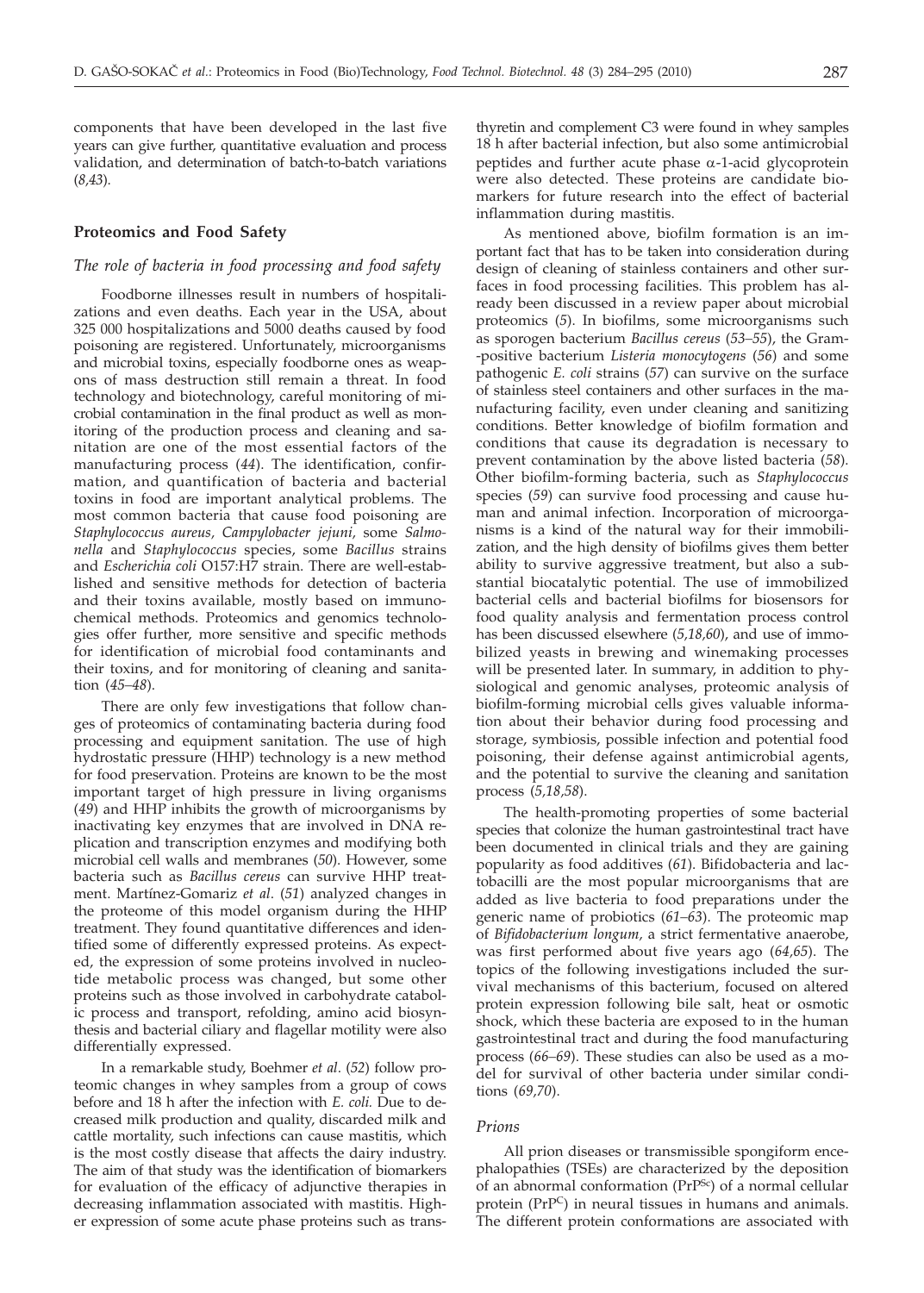different physicochemical properties (*71*). PrPC is relatively soluble and protease-sensitive, while PrP<sup>Sc</sup> is relatively insoluble and protease-resistant. TSEs include scrapie in sheep and goats, and bovine spongiform encephalopathy (mad cow disease or BSE). Human form of this disease is infectious Creutzfeldt-Jakob disease (CJD) caused by the consumption of meat and meat products of prion-infected animals (*71,72*). The outbreaks of BSE and infectious variant CJD have prompted the need for reliable screening methods for prion infections as part of the safety control for meat and meat products. Identification of prion proteins is usually a time-consuming process and includes immunoaffinity techniques, combined with one- and two-dimensional electrophoresis and mass spectrometry (*73,74*). Although intensive studies have been performed, it is still long way to identifying reliable biomarkers for prion infection. Detection of prion- -binding proteins did not give further revealing information about the biology of prions and the pathogenesis of TSE (*72,74–76*). One of potential biomarker candidates is ubiquitin. This protein could be identified in the cerebrospinal fluid of CJD patients (*77*). However, this recent study has been performed only with a small number of samples, and ubiquitin as a highly abundant protein cannot be taken in consideration as a reliable biomarker. Herbst *et al*. (*78*) used a multidisciplinary approach to identify *ante mortem* markers for prion disease. This rather complex strategy combines matrix- -assisted laser desorption/ionization Fourier transform mass spectrometry (MALDI-FTMS), mass fingerprinting and bioinformatics for identification of candidate biomarkers in infected animals. Again, results of this study are still rather limited, and true positive rate was relatively low. More promising is recently published study by Nomura *et al*. (*79*). This group reported detection of autoantibodies in the sera of cattle with bovine spongiform encephalopathy. These autoantibodies were directed against glial fibrilary acidic proteins, and could be detected only in the serum of TSE-infected animals.

Tsiroulnikov *et al*. (*80*) presented a method for decontamination of meat and bone meal by use of bacterial proteolytic enzymes. Nattokinase from *Bacillus subtilis* that has been used for fermentation of boiled soybeans is also able to degrade prion proteins and potentially prevent prion infection (*81*). However, it is still a safety risk, if such contaminated animal food is used, and prion detection and elimination of diseased animals and contaminated meat (*74–79*) is a much safer way to prevent these kinds of foodborne diseases.

#### *Allergens and toxic components*

Proteins are responsible for many allergic reactions. The most threatening allergic reaction, anaphylaxis, is most frequently caused by peanuts or tree nuts (*82*). That is also the reason that most proteomic investigations towards identification and quantification of allergens were performed on food of plant origin (*83*). Milk and milk products, as well as seafood and processed food are other kinds of food that cause allergies (*35*). However, there are only few investigations of animal proteins involved in these adverse reactions.

Proteomic strategies used in order to achieve more detailed and comprehensive characterization of food

allergens are referred as 'allergenomics' (*84*). The common procedure for detection of proteins involved in allergic reactions is protein extraction (*e.g.* with 8 M urea and 4 % CHAPS, buffered with 40 mM TrisHCl, pH=7–8), electrophoretic separation (SDS-PAGE or 2D electrophoresis), and detection of IgE binding proteins by immunoblotting. After tryptic digestion, the IgE binding proteins as potential allergens can be identified by mass spectrometry (*84,85*). This very effective, but also time- -consuming method is similar to the method presented in Fig. 2. Stevenson *et al*. (*82*) use gel-free, label-free quantitative approach for identification of peanut allergens. Quantitative evaluation was achieved by peak integration and spectral counting in comparison with a protein standard. The workflow of this analytical procedure is shown in Fig. 2. In the future, this method could be useful for high-throughput profiling of proteins, including seed allergens. However, more standardization and validation are still necessary.

Most allergies in the USA are caused by peanuts and peanut-containing food products (*82*), and peanut proteins that may cause allergies are well characterized. Chassaigne *et al.* (*86*) use 2D electrophoresis, immuno-



**Fig. 2.** Workflow for biological sample preparation and LC-MS/MS analysis of proteome using in-solution digestion and label-free quantitative analysis. Reprinted from Stevenson *et al.* (*82*) with permission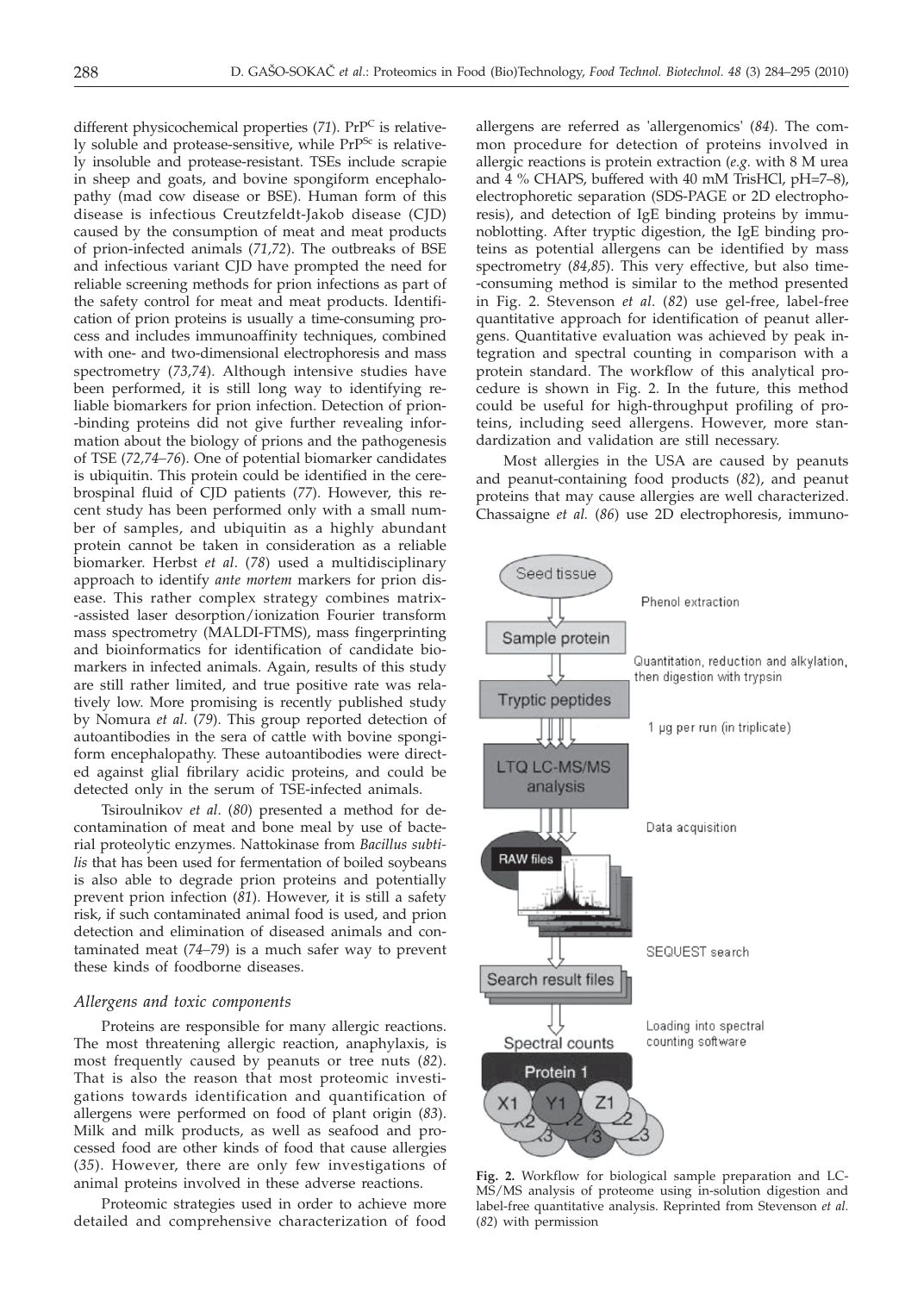blotting and high-resolution mass spectrometry for allergen detection in peanut seeds. They detected several isoforms of main allergens: Ara h 1, Ara h 2 and Ara h 3/4. Proteomic analyses show different contents of these allergens in different peanut varieties, and also the presence of several fragments of these proteins (*87*). As shown by Stevenson *et al.* (*82*), these proteins are absent from genetically engineered peanut seeds.

Bässler *et al*. (*88*) used a multidimensional protein fractionation strategy and LC-MS/MS for the molecular characterization of tomato seed allergens. In subsequent *in silico* modeling, high homology between epitopes of known allergens from walnut (*89*), cashew nut (*90*) and buckwheat (*91*) was found. Further proteomic analyses of plant proteomes were performed to detect allergens in wheat flour (*83*), maize (*92*) and sesame seeds (*93*).

By use of sophisticated quantitative proteomics technology, Chassaigne *et al*. (*86*) showed that genetically engineered peanut seeds contained significantly reduced amount of main allergens. Genetically modified (GM) tomato and soybean plants are approved for food use by the US Food and Drug Administration. During the assessment procedure, the allergic properties of the gene donor and the recipient organisms are considered in order to determinate the appropriate testing strategy. The amino acid sequence of the encoded protein was compared to all known allergens to assess whether the protein is a known allergen (*88*), and to indicate a probability of allergic cross-reactivity and formation of neo- -allergens. Further risk of food allergenicity is the stability of the protein in acidic environment in the presence of stomach protease pepsin. These tests were followed by *in vitro* and *in vivo* binding assays to human IgE, and no adverse reactions were found (*94*). However, some residual risk after long-term consumation of such food still remains, and further studies regarding allergenic potential of GM plants were performed. In subsequent proteomic study, GM *versus* non-modified soybean samples were compared, and 2 new potential allergens were indeed identified. In a short-term study, none of the individuals tested reacted differently to the GM *versus* non-modified samples (*95*). After this study, a residual risk of allergies after long-term consumption of GM crops still remains.

Food of animal origin, especially seafood and milk products, can also cause allergies. However, proteomics tools have only been sparingly applied in the investigation of allergens in these products. It is well known that changes in the main milk protein casein such as carbonylation (*36*) or forming of covalent complexes between casein micelles and b-lactoglobulin (*96*) and modification of other proteins (*97*) during the production process, mainly heating, can cause induction of allergies to milk products, but a thorough proteomic and 'allergenomic' investigation has still to be performed. In their review about the use of proteomics as a tool for the investigation of seafood and other marine products, Piñeiro *et al.* (*9*) recommend the use of proteomics for detection of allergens in food of this origin. However, there are still only few studies in this field. Taka *et al*. (*98*) characterized an allergenic parvalbumin from frog by the use of LC-ESI-MS. The main crustacean allergens are proteins tropomyosin and arginine kinase (*99,100*). Tropomyosin is a myofibrillar protein of 35–38 kDa, and proteins from six species of crustaceans have also been cloned (*101*). Arginine kinase from some commercially relevant shrimp species was characterized by use of proteomic methods (*102*). Some additional shrimp allergens such as sarcoplasmatic calcium binding protein (SCP) have also been detected (*103,104*). Interestingly, this protein was previously detected as allergen in crayfish *Procambarus clarkii* (*105*). This finding further confirms the thesis of Bässler *et al*. (*88*) about shared epitopes in allergens of different origin.

If not inactivated or degraded during processing, some food components such as plant lectins constitute a possible risk, since consumption of raw or incorrectly processed beans can cause outbreaks of gastroenteritis, nausea, diarrhoea, and even more severe side reactions. Most plant lectins are secretory proteins. After secretion, they accumulate either in vacuoles or in the cell wall and intercellular spaces, mostly in seeds. Lectins such as concanavalin A, phytohemagglutinin, pea lectin and flavin are present in quite high levels and accumulate in vacuoles in cotyledons (*106,107*). Most lectins show high specificity to distinct sugars, but they also have an extensive homology in primary structure, also from unrelated species. On the other hand, a plant species such as castor bean may contain structurally related lectins with different toxicity. Castor bean lectin ricin shows relatively weak agglutination, but very high toxicity for humans and animals; *Ricinus communis* agglutinin is a weakly toxic, but strong agglutinin (*106*).

Ricin and *Phaseolus vulgaris* lectin are two most common lectins that cause food poisoning (*106,108*). In humans, consumption of other raw beans can also cause gastroenteritis, nausea and diarrhoea (*109*). On the other hand, bean extracts enriched with lectins or lectin-related amylase inhibitors are used as active ingredients of so- -called 'weight-blockers' in dietetic preparations (*110,111*). Proteomic strategies to quantitative analysis of potentially harmful lectins in raw and processed food in dietary preparations include the use of chromatographic or electrophoretic strategies combined with mass spectrometry (LC-MS/MS, MALDI-TOF MS or MALDI-TOF/ TOF MS). Affinity chromatography with immobilized glycoproteins or oligosaccharides can be used for enrichment of lectins. Lectin-enriched fraction can be further separated, *e.g.* by cation-exchange chromatography, followed by tryptic digestion and protein identification by mass spectrometry (*106*). However, these methods are still complex, expensive and time consuming. After detection of these potentially harmful components by proteomic methods, specific, 'food based' protocols, *e.g.* ELISA or other simple and fast protocols for their detection and quantitative determination can be developed.

In order to increase muscle accretion and reduce fat deposition, cattle are treated by anabolic steroids (*112*). All biochemical events that are caused by steroid use are oriented towards anabolic metabolism, resulting in a lower tyrosine aminotransferase as a marker of catabolism and a higher muscle building (*113*). Use of steroids can be detected by genomic or proteomic methods (*114– 116*). In a study performed on calves, differential expres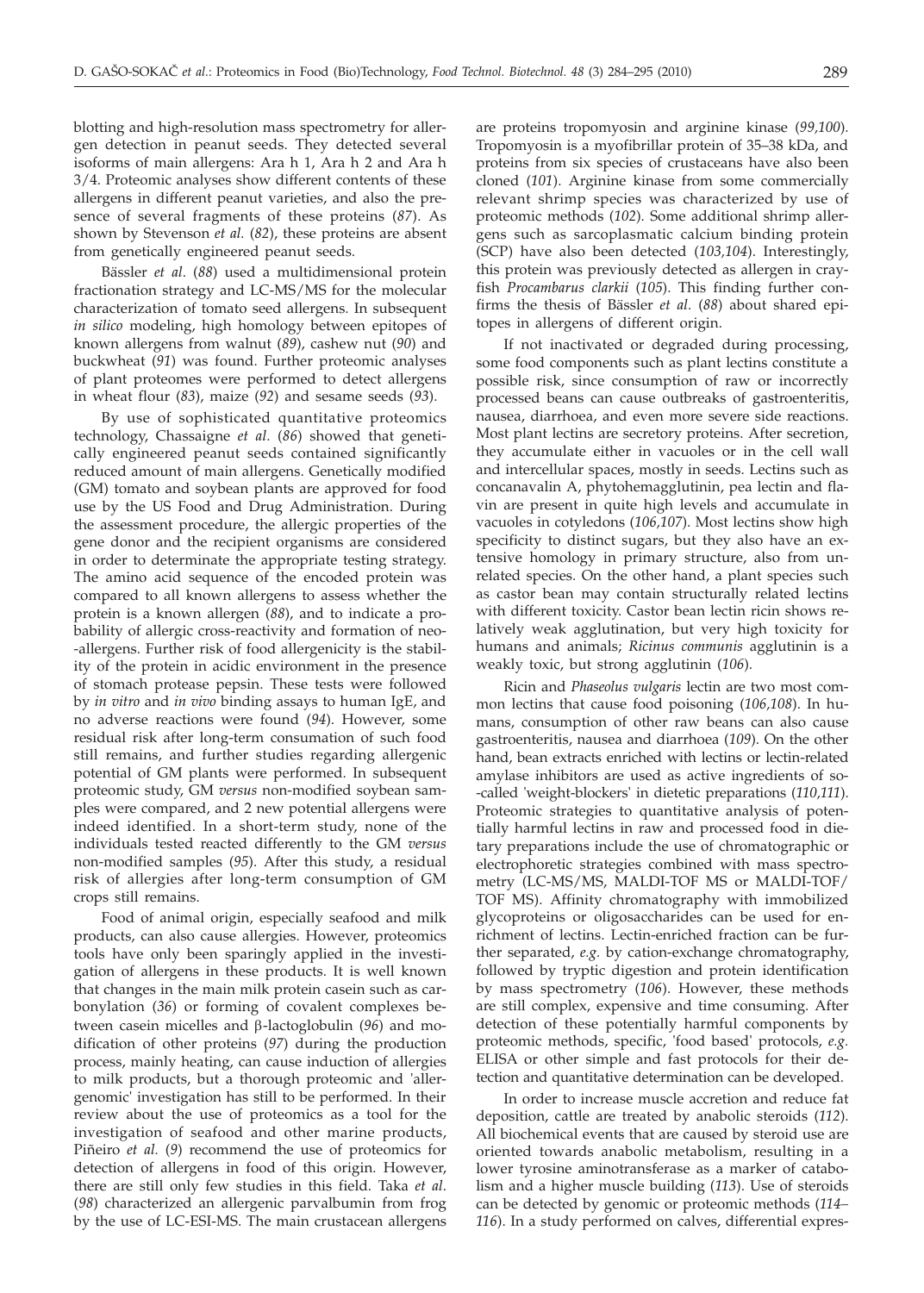sion of adenosin kinase and reticulocalbin in the liver of calves treated with anabolic compound was found (*116*). It was also shown that metabonomics can be effectively used to study the different disruptive metabolic response in cattle after the use of anabolic steroids (*10,112*). Several biomarkers such as trimethylamine-*N*-oxide, dimethylamine, hippurate, creatine and creatinine were detected in urine of cattle treated with anabolic steroids. These urinary biomarkers characterize the biological fingerprint of anabolic treatment.

Pharmacological practices that are used to increase protein production in livestock can be detected by metabonomic and proteomic techniques that can be used as alternative techniques for screening analysis of veterinary drugs in animal products (*116,117*). Long-time and low-dose treatment administration of antibiotics, mainly tetracyclines, has also been used as a growth promoter in livestock production. This use is banned today in the European Union (*118*). One of the main reasons is that systematic antibiotic use promotes the development of resistant bacterial population (*119*)*.* As already discussed above, the use of proteomics to elucidate molecular mechanisms of meat quality is well established (*28*). Gratacós-Cubarsí *et al*. (*120*) demonstrated that after administration, tetracyclines are rapidly degraded, but in the muscle of pigs treated with tetracyclines, several differentially expressed proteins were detected. Five spots in 2D electrophoresis that belong to differentially expressed proteins and candidate biomarkers for tetracycline treatment were identified as enzymes involved in muscle metabolism and two novel porcine proteins (*120*). Similar differences were also observed in the composition of egg proteins from treated and non-treated chicken (*121*).

# **Consequences of Genetic Modifications**

Exogen DNA fragments can be inserted into the genome of the host organism, mostly the plant, in order to improve productiveness, enhance tolerance to herbicides, or induce production of new substances not present prior to GM (*122*). In order to improve the quality, in GM food of plant origin, some harmful or allergenic proteins can also be removed (*86,123*). However, proteins in the living cell are in permanent interaction, and introduction of a foreign gene product, change in concentration or complete removal of another cellular protein can induce complex and possibly unexpected changes in complete cellular proteome (*121,124*).

The simplest proof of GM in food is the detection of foreign DNA derived from genetically modified organisms (*125*). The comparison between GM and non-GM crops comprises agronomic and phenotypic characteristics that are very sensitive indices of alterations and also robust indicators of equivalence. Feed performance studies with rapidly growing animals are also sensitive bioassays in the level of nutritional value of GM food (*126,127*). The GM food has been in use worldwide for over 10 years and until now no verifiable unintended toxic or nutritional effects as a result of consumption of GM products have been registered (*128,129*). However, the above- -mentioned complex changes in proteome as a consequence of GM can be detected only by use of proteomics technology. In a very extensive series of studies, Ruebelt *et al*. (*19,130,131*) compared proteomes of GM and non- -GM seeds of the model plant *Arabidopsis thaliana.* Analytical validation of the method (comparative 2D electrophoresis, *19*) and assessments of both natural variability (*130,132*) and unintended effects (*131*) were performed. These studies can be used as fundaments for further quality assessment of GM crops, although faster and more effective methods such as differential in-gel electrophoresis (DIGE) (*51*), isotope labeling techniques (*43*), and gel-free, label-free quantitative approaches (*82*) have recently been developed.

GM crops, especially maize (*133*), tomato (*88*) and soybean (*95,134*) were the topics of further, intensive proteomic studies. Erny *et al.* (*133*) studied alcohol-soluble endosperm proteins, so-called zein proteins from corn of GM and non-GM maize by the use of capillary electrophoresis followed by mass spectrometry. Proteomic fingerprints of different maize lines including the transgenic one were analyzed. Unfortunately, only the analytical method was demonstrated and no further conclusions regarding differences between GM and non-GM seeds were documented. Comparative 2D electrophoresis was used for the analysis of GM and non-GM soybean seeds and eight differently expressed proteins were identified. One of them is Gly m Bd 28k fragment, already known as an allergen (*134*). Allergens were already identified in GM soybean seeds (*95*), and further careful monitoring of these foods is still necessary.

# **Conclusions**

Proteomic techniques are increasingly used for assessment of raw materials and final products as well as for control, optimization and development of new processes in food technology and biotechnology. The ways for possible use of proteomics in food processing and for quality control and safety assessment of final products are illustrated in Fig. 3.

However, most proteomic analyses are performed by the use of comparative 2D electrophoresis, and recently developed, faster and more effective methods such as quantitative isotope labeling (*8,51*) and label-free quantitative proteomics (*82*) are scarcely used. The use of these methods combined with the already developed validation strategies (*19,130,131*) will enable better in- -process control and characterization of batch-to-batch variations, as well as increasing use of proteomics for answering some key questions in food science – detection of food contaminants and allergens, and further assessment of safety of GM foods.

There are some papers discussing the potential of proteomics and its use to assess food quality (*135*) and technology (*136*). However, an overview about the use of this promising technique for the characterization of the complete production process in food manufacturing, biological and microbial safety and quality control of the final product (Fig. 3) is still missing. This review shall give further information and enable better understanding of this technique towards better collaboration with researchers engaged in food science and industry.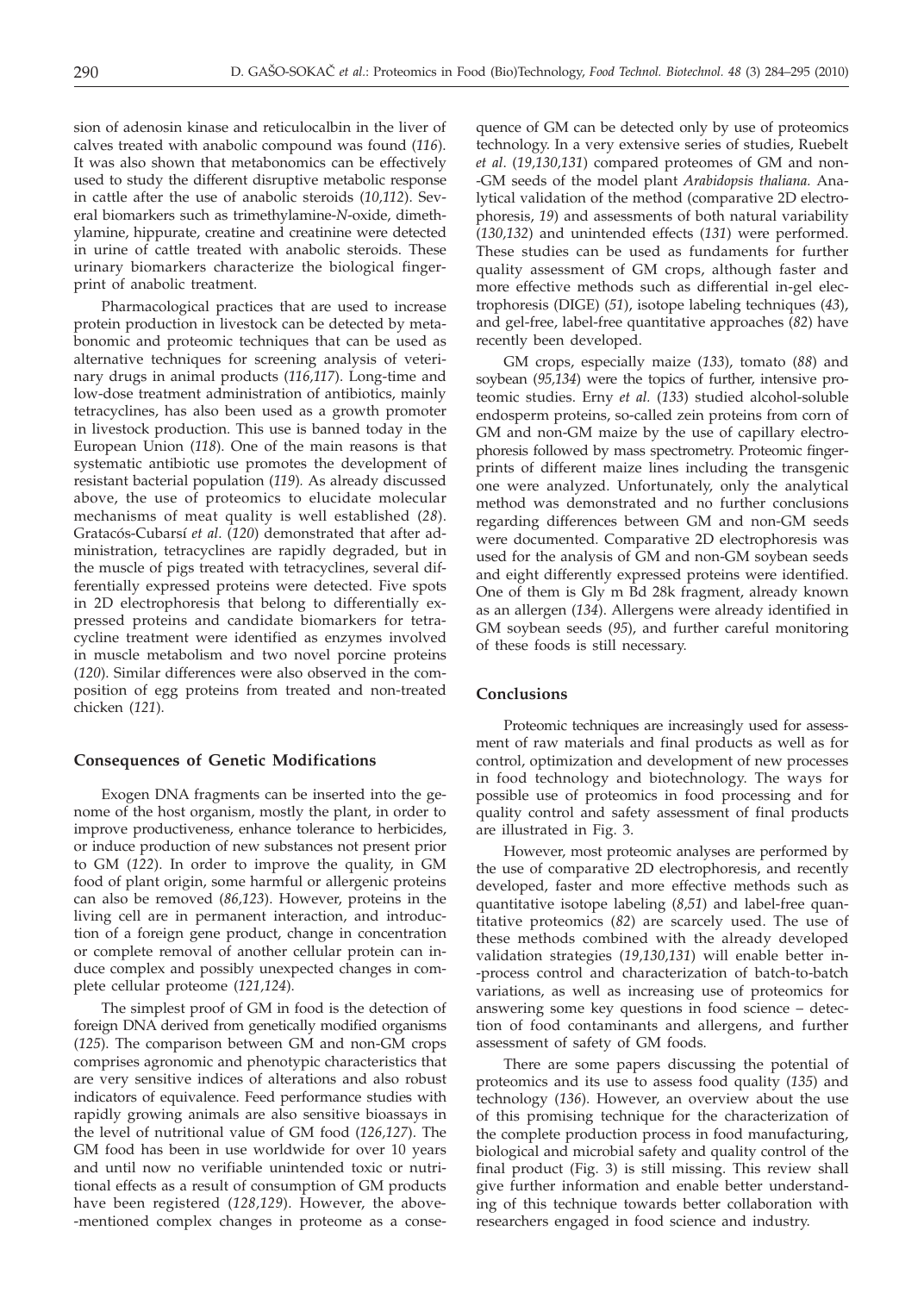

**Fig. 3.** Use of proteomics in the development pathway for food production, and assessing of food safety and quality

# *Acknowledgements*

This work was supported by National Institute of Health, Center for Biochemical Research Development (COBRE), grant no. P20RR017695.

# **References**

- *1.* Biotechnology perspectives Abstracts from HUPO 1st Annual World Congress, *Mol. Cell. Proteomics*, *1* (2002) 709–710,721–725.
- *2.* Session 30: Proteomics in Biotechnology Abstracts from HUPO 4th Annual World Congress, *Mol. Cell. Proteomics* (Suppl.), *4* (2005) 285–289.
- *3.* A. Incamps, F. Hély-Joly, P. Chagvardieff, J.C. Rambourg, A. Dedieu, E. Linares, E. Quéméneur, Industrial process proteomics: Alfalfa protein patterns during wet fractionation processing, *Biotechnol. Bioeng. 91* (2005) 447–459.
- *4.* Dj. Josic, M.K. Brown, F. Huang, Y.P. Lim, M. Rucevic, J.G. Clifton, D.C. Hixson, Proteomic characterization of inter- -alpha inhibitor proteins from human plasma, *Proteomics, 6* (2006) 2874–2885.
- 5. Dj. Josic, S. Kovač, Application of proteomics in biotechnology – Microbial proteomics, *Biotechnol. J. 3* (2008) 496– 509.
- *6.* X. Yang, J. Clifton, F. Huang, S. Kovac, D.C. Hixson, Dj. Josic, Proteomic analysis for process development and control of therapeutic protein separation from human plasma, *Electrophoresis, 30* (2009) 1185–1193.
- *7.* P. Gupta, K.H. Lee, Genomics and proteomics in process development: Opportunities and challenges, *Trends Biotechnol. 25* (2007) 324–330.
- *8.* J.G. Clifton, F. Huang, S. Kovac, X. Yang, D.C. Hixson, Dj. Josic, Proteomic characterization of plasma-derived clotting factor VIII-von Willebrand factor concentrates, *Electrophoresis, 30* (2009) 3636–3646.
- *9.* C. Piñeiro, J. Barros-Velázquez, J. Vázquez, A. Figueras, J.M. Gallardo, Proteomics as a tool for the investigation of seafood and other marine products, *J. Proteome Res. 2* (2003) 127–135.
- *10.* M.E. Dumas, C. Canlet, L. Debrauwer, P. Martin, A. Paris, Selection of biomarkers by a multivariate statistical processing of composite metabonomic data sets using multiple factor analysis, *J. Proteome Res*. *4* (2005) 1485–1492.
- *11.* R. Lametsch, E. Bendixen, Proteome analysis applied to meat science: Characterizing post mortem changes in porcine muscle, *J. Agric. Food Chem. 49* (2001) 4531–4537.
- *12.* Y. Kim, M.P. Nandakumar, M.R. Marten, Proteomics of filamentous fungi, *Trends Biotechnol. 25* (2007) 395–400.
- *13.* J.V. Jorrin, A.M. Maldonado, M.A Castillejo, Plant proteome analysis: A 2006 update, *Proteomics, 7* (2007) 2947–2962.
- *14.* W. Wang, J. Sun, M. Hartlep, W.D. Deckwer, A.P. Zeng, Combined use of proteomic analysis and enzyme activity assays for metabolic pathway analysis of glycerol fermentation by *Klebsiella pneumoniae*, *Biotechnol. Bioeng. 83* (2003) 525–536.
- *15.* M. Machida, K. Asai, M. Sano, T. Tanaka, T. Kumagai, Genome sequencing and analysis of *Aspergillus oryzae*, *Nature, 438* (2005) 1157–1161.
- *16.* P. Kaur, A. Chakraborti, Proteome analysis of a food borne pathogen enteroaggregative *Escherichia coli* under acid stress, *J. Proteomics Bioinform. 3* (2010) 10–18.
- *17.* K. Sauer, The genomics and proteomics of biofilm formation, *Genome Biol. 4* (2003) Article 219.
- *18.* G.A. Junter, T. Jouenne, Immobilized viable microbial cells: From the process to the proteome…or the cart before the horse, *Biotechnol. Adv. 22* (2004) 633–658.
- *19.* M.C. Ruebelt, N.K. Leimgruber, M. Lipp, T.L. Reynolds, M.A. Nemeth, J.D. Astwood, K.H. Engel, K.D. Jany, Application of two-dimensional gel electrophoresis to interrogate alternations in the proteome of genetically modified crops. 1. Assessing analytical validation, *J. Agric. Food Chem. 54* (2006) 2154–2161.
- *20.* K.J. Shefcheck, J.H. Callahan, S.M. Musser, Confirmation of peanut protein using peptide markers in dark chocolate using liquid chromatography-tandem mass spectrometry (LC-MS/MS), *J. Agric. Food Chem. 54* (2006) 7953–7959.
- *21.* R. Lametsch, P. Roepstorff, E. Bendixen, Identification of protein degradation during post-mortem storage of pig meat, *J. Agric. Food Chem. 50* (2002) 5508–5512.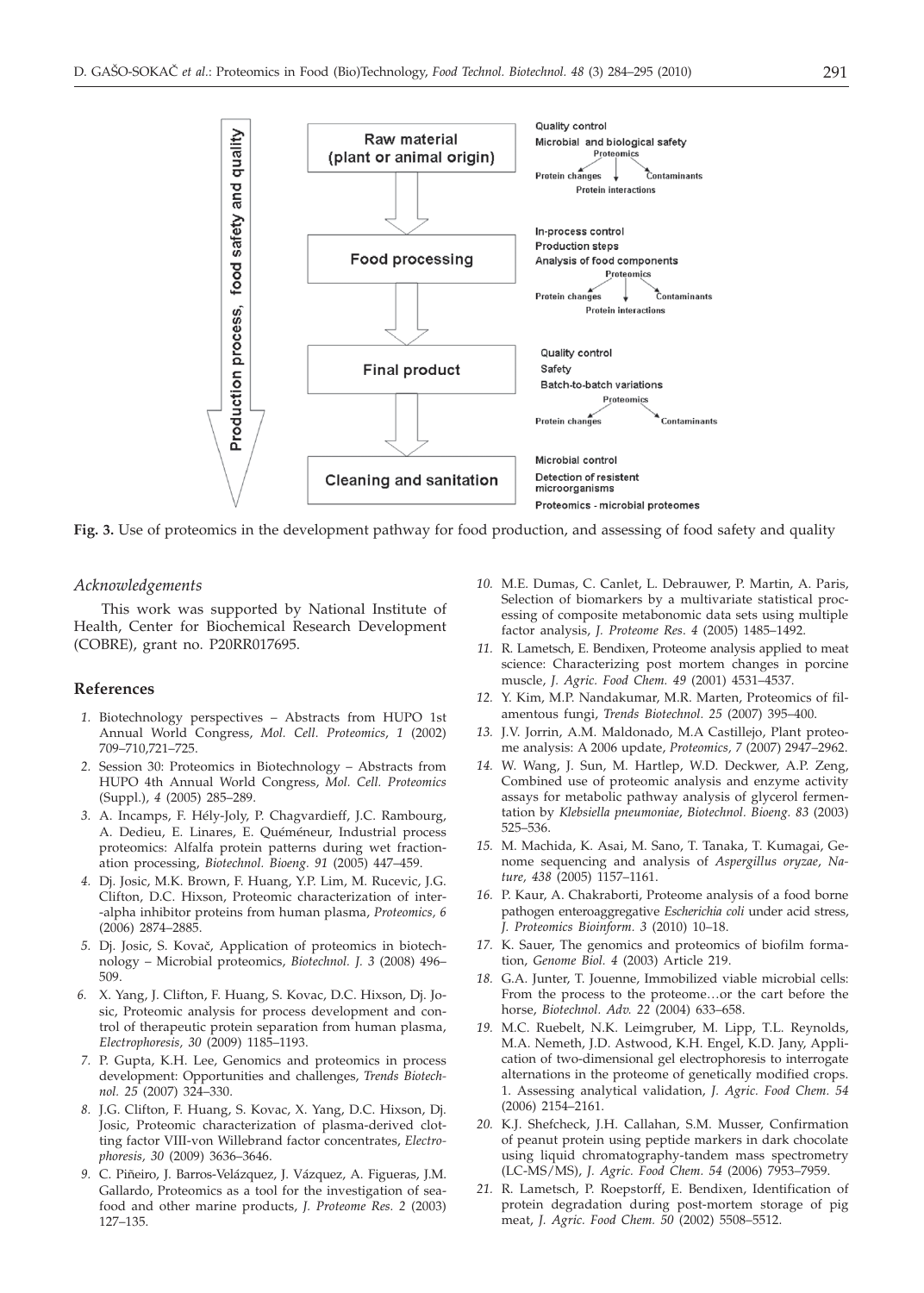- *22.* G. Mamone, G. Picariello, S. Caira, F. Addeo, P. Ferranti, Analysis of food proteins and peptides by mass spectrometry-based techniques, *J. Cromatogr. A*, *1216* (2009) 7130– 7142.
- *23.* J. Dumur, J. Jahier, E. Bancel, M. Laurière, M. Bernard, G. Branlard, Proteomic analysis of aneuploid lines in the homeologous group 1 of the hexaploid wheat cultivar Courtot, *Proteomics, 4* (2004) 2685–2695.
- *24.* D. Mollé, J. Jardin, M. Piot, M. Pasco, J. Léonil, V. Gagnaire, Comparison of electrospray and matrix-assisted laser desorption ionization on the same hybrid quadropole time-of-flight tandem mass spectrometer: Application to bidimensional liquid chromatography of proteins from bovine milk fraction, *J. Chromatogr. A*, *1216* (2009) 2424–2432.
- *25.* R.C. Willis, Understanding pathogen resistance in fruit, *J. Proteome Res. 6* (2007) 1639.
- *26.* I. Zapata, H.N. Zerby, M. Wick, Functional proteomic analysis predicts beef tenderness and the tenderness differential, *J. Agric. Food Chem. 57* (2009) 4956–4963.
- *27.* E. Laville, T. Sayd, C. Terlouw, C. Chambon, M. Damon, C. Larzul, P. Leroy, J. Glénisson, P. Chérel, Comparison of sarcoplasmic proteomes between two groups of pig muscles for shear force of cooked meat, *J. Agric. Food Chem. 55* (2007) 5834–5841.
- *28.* H. Hwang, Proteomics approach in meat science: A model study for Hunter *L\** value and drip loss, *Food Sci. Biotechnol. 13* (2004) 208–214.
- *29.* T. Sayd, M. Morzel, C. Chambon, M. Franck, P. Figwer, C. Larzul, P. Le Roy, G. Monin, P. Cherél, E. Laville, Proteome analysis of the sarcoplasmatic fraction of pig *semimembranosus* muscle: Implication on meat color development, *J. Agric. Food Chem. 54* (2006) 2732–2737.
- *30.* D.L. Meany, H. Xie, L.V. Thompson, E.A. Arriaga, T.Y. Griffin, Identification of carbonylated proteins from enriched rat skeletal muscle mitochondria using affinity chromatography-stable isotope labeling and tandem mass spectrometry, *Proteomics, 7* (2007) 1150–1163.
- *31.* I.V.H. Kjærsgård, M.R. Nørrelykke, F. Jessen, Changes in cod muscle proteins during frozen storage revealed by proteome analysis and multivariate data analysis, *Proteomics, 6* (2006) 1606–1618.
- *32.* C.P. Baron, I.V.H. Kjærsgård, F. Jessen, C. Jacobsen, Protein and lipid oxidation during frozen storage of rainbow trout (*Oncorhynchus mykiss*)*, J. Agric. Food Chem. 55* (2007) 8118– 8125.
- *33.* Q. Zhang, J.M. Ames, R.D. Smith, J.W. Baynes, T.O. Metz, A perspective on the Maillard reaction and the analysis of protein glycation by mass spectrometry: Probing the pathogenesis of chronic disease, *J. Proteome Res. 8* (2009) 754– 769.
- *34.* D.S. Mottram, B.L. Wedzicha, A.T. Dodson, Acrylamide is formed in the Maillard reaction, *Nature*, *419* (2002) 448– 449.
- *35.* F. Fenaille, V. Parisod, J.C. Tabet, P.A. Guy, Carbonylation of milk powder proteins as a consequence of processing conditions, *Proteomics, 5* (2005) 3097–3104.
- *36.* A. Scaloni, V. Perillo, P. Franco, F. Fedele, R. Froio, L. Ferrara, P. Bergamo, Characterization of heat-induced lactosylation products in caseins by immunoenzymatic and mass spectrometric methodologies, *Biochim. Biophys. Acta*, *1598* (2002) 30–39.
- *37.* D.G. Schmid, F. Von der Mülbe, B. Fleckenstein, T. Weinschenk, G. Jung, Broadband detection electrospray ionization Fourier transform ion cyclotron resonance mass spectrometry to reveal enzymatically and chemically induced deamidation reactions within peptides, *Anal. Chem. 73* (2001) 6008–6013.
- *38.* M. Friedman, Chemistry, biochemistry, nutrition and microbiology of lysinoalanine, lanthionine, and histidinoala-

nine in food and other products, *J. Agric. Food Chem. 47* (1999) 1295–1319.

- *39.* S.L. Wu, H. Jiang, Q. Lu, S. Dai, W.S. Hancock, B.L. Karger, Mass spectrometric determination of disulfide linkages in recombinant therapeutic proteins using online LC-MS with electron-transfer dissociation, *Anal. Chem. 81* (2009) 112–122.
- *40.* N.V. Bykova, C. Rampitsch, O. Krokhin, K.G. Standing, W. Ens, Determination and characterization of site-specific *N*-glycosylation using MALDI-Qq-TOF tandem mass spectrometry: Case study with a plant protease, *Anal. Chem. 78* (2006) 1093–1103.
- *41.* J.W. Holland, H.C. Deeth, P.F. Alewood, Analysis of *O*-glycosylation site occupancy in bovine k-casein glycoforms separated by two-dimensional gel electrophoresis, *Proteomics, 5* (2005) 990–1002.
- *42.* L. Monti, L. De Napoli, P. Mainolfi, R. Barone, M. Guida, G. Marino, A. Amoresano, Monitoring food quality by microfuidic electrophoresis, gas chromatography, and mass spectrometry techniques: Effect of aquaculture on the sea bass (*Dicentrarchus labrax*), *Anal. Chem. 77* (2005) 2587–2594.
- *43.* A. Schmidt, J. Kellermann, F. Lottspeich, A novel strategy for quantitative proteomics using isotope-coded protein labels, *Proteomics, 5* (2005) 4–15.
- *44.* M. Ochoa, P.B. Harrington, Immunomagnetic isolation of enterohemorrhagic *Escherichia coli* O157:H7 from ground beef and identification by matrix-assisted laser desorption/ionization-time-of-flight mass spectrometry and database searches, *Anal. Chem. 77* (2005) 5258–5267.
- *45.* R.E. Levin, The use of molecular methods for detecting and discriminating *Salmonella* associated with foods – A review, *Food Biotechnol. 23* (2009) 313–367.
- *46.* J.H. Callahan, K.J. Shefcheck, T.L. Williams, S.M. Musser, Detection, confirmation, and quantification of staphylococcal enterotoxin B in food matrixes using liquid chromatography-mass spectrometry, *Anal. Chem. 78* (2006) 1789– 1800.
- *47.* A. Dupuis, J.A. Hennekinne, J. Garin, V. Brun, Protein standard absolute quantification (PSAQ) for improved investigation of staphylococcal food poisoning outbreaks, *Proteomics, 8* (2008) 4633–4636.
- *48.* N.E. Scott, S.J. Cordwell, *Campylobacter* proteomics: Guidelines, challenges and future perspectives, *Exp. Rev. Proteomics, 6* (2009) 61–74.
- *49.* L. Smeller, Pressure-temperature phase diagrams of biomolecules, *Biochim. Biophys. Acta, 1595* (2002) 11–29.
- *50.* J.P.P.M. Smelt, J.C. Hellemons, M.F. Patterson: Effects of High Pressure on Vegetative Mmicroorganisms. In: *Ultra High Pressure Treatments of Foods*, M.E.G. Hendrickx, D. Knorr (Eds.), Kluwer Academic/Plenum Publishers, New York, NY, USA (2001).
- *51.* M. Martínez-Gomariz, M.L. Hernáez, D. Gutiérrez, P. Ximénez-Embún, G. Préstamo, Proteomic analysis by two- -dimensional differential gel electrophoresis (2D DIGE) of a high-pressure effect in *Bacillus cereus*, *J. Agric. Food Chem. 57* (2009) 3543–3549.
- *52.* J.L. Boehmer, D.D. Bannerman, K. Shefcheck, J.L. Ward, Proteomic analysis of differentially expressed proteins in bovine milk during experimentally induced *Escherichia coli* mastitis, *J. Dairy Sci. 91* (2008) 4206–4218.
- *53.* M.C. Oosthuizen, B. Steyn, J. Theron, P. Cosette, D. Lindsay, A. von Holy, V.S. Brözel, Proteomic analysis reveals differential protein expression by *Bacillus cereus* during biofilm formation, *Appl. Environ. Microbiol. 68* (2002) 2770– 2780.
- *54.* M.C. Oosthuizen, B. Steyn, D. Lindsay, V.S. Brözel, A. von Holy, Novel method for the proteomic investigation of a dairy-associated *Bacillus cereus* biofilm, *FEMS Microbiol. Lett. 194* (2001) 47–51.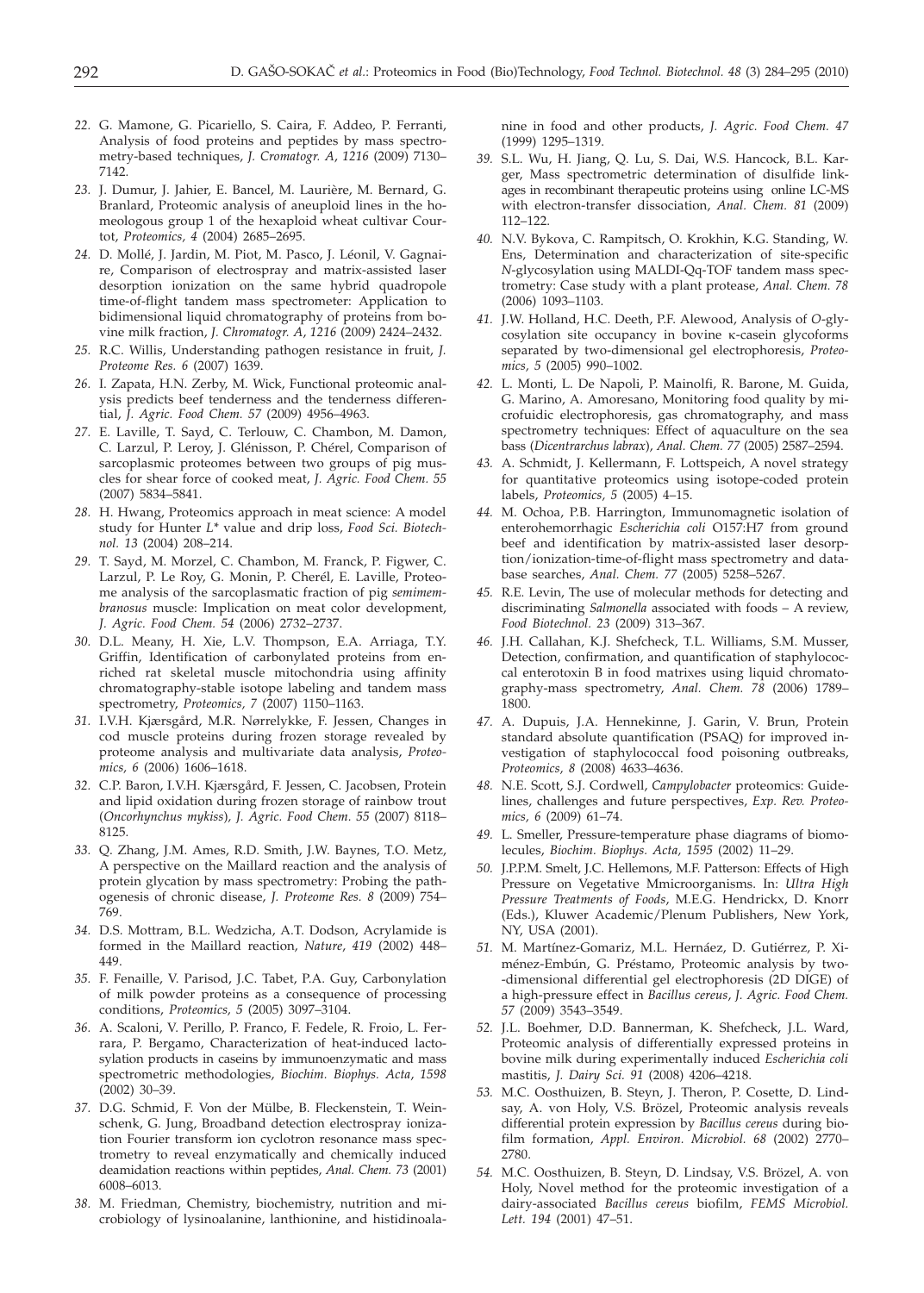- *55.* S. Vilain, V.S. Brözel, Multivariate approach to comparing whole-cell proteomes of *Bacillus cereus* indicates a biofilm- -specific proteome, *J. Proteome Res. 5* (2006) 1924–1930.
- *56.* F. Trémoulet, O. Duché, A. Namane, B. Martinie, J.C. Labadie, Comparison of protein patterns of *Listeria monocytogenes* grown in biofilm or in planktonic mode by proteomic analysis, *FEMS Microbiol. Lett. 210* (2002) 25–31.
- *57.* F. Trémoulet, O. Duché, A. Namane, B. Martinie, J.C. Labadie, A proteomic study of *Escherichia coli* O157:H7 NCTC 12900 cultivated in biofilm or in planktonic growth mode, *FEMS Microbiol. Lett. 215* (2002) 7–14.
- *58.* R.J. Ram, N.C. VerBerkmoes, M.P. Thelen, G.W. Tyson, B.J. Baker, R.C. Blake II, M. Shah, R.L. Hettich, J.F. Banfield, Community proteomics of a natural microbial biofilm, *Science, 308* (2005) 1915–1920.
- *59.* S. Planchon, M. Desvaux, I. Chafsey, C. Chambon, S. Leroy, M. Hébraud, R. Talon, Comparative subproteome analyses of planctonic and sessile *Staphylococcus xylosus* C2a: New insight in cell physiology of a coagulase-negative *Staphylococcus* in biofilm, *J. Proteome Res. 8* (2009) 1797–1809.
- *60.* G.A. Junter, L. Coquet, S. Vilain, T. Jouenne, Immobilized- -cell physiology: Current data and the potentialities of proteomics, *Enzyme Microb. Technol. 31* (2002) 201–212.
- *61.* K. Kailasapathy, J. Chin, Survival and therapeutic potential of probiotic organisms with reference to *Lactobacillus acidophilus* and *Bifidobacterium* spp., *Immunol. Cell Biol. 78* (2000) 80–88.
- *62.* S. Salminen, M. Gueimonde, Human studies on probiotics: What is scientifically proven, *J. Food Sci. 69* (2004) M137– M140.
- *63.* G. Schmidt, R. Zink, Basic features of the stress response in three species of bifidobacteria: *B. longum, B. adolescentis,* and *B. breve*, *Int. J. Food Microbiol. 55* (2000) 41–45.
- *64.* B. Vitali, V. Wasinger, P. Brigidi, M. Guilhaus, A proteomic view of *Bifidobacterium infantis* generated by multi-dimensional chromatography coupled with tandem mass spectrometry, *Proteomics, 5* (2005) 1859–1867.
- *65.* J. Yuan, L. Zhu, X. Liu, T. Li, Y. Zhang, T. Ying, B. Wang, J. Wang, H. Dong, E. Feng, Q. Li, J. Wang, H. Wang, K. Wei, X. Zhang, C. Huang, P. Huang, L. Huang, M. Zeng, H. Wang, A proteome reference map and proteomic analysis of *Bifidobacterium longum* NCC2705, *Mol. Cell. Proteomics, 5* (2006) 1105–1118.
- *66.* J. Yuan, B. Wang, Z. Sun, X. Bo, X. Yuan, X. He, H.Q. Zhao*,* Analysis of host-inducing proteome changes in *Bifidobacterium longum* NCC2705 grown *in vivo*, *J. Proteome Res. 7* (2008) 375–385.
- *67.* E. Rezzonico, S. Lariani, C. Baretto, G. Cuanoud, G. Giliberti, M. Delley, F. Arigoni, G. Pessi, Global transcriptome analysis of the heat shock response of *Bifidobacterium longum*, *FEMS Microbiol. Lett. 271* (2007) 136–145.
- *68.* E. Guillaume, B. Berger, M. Affolter, M. Kussmann, Label- -free quantitative proteomics of two *Bifidobacterium longum* strains, *J. Proteomics*, *72* (2009) 771–784.
- *69.* B. Sanchez, L. Ruiz, C.G. de los Reyes-Gavilan, A. Margolles, Proteomics of stress response in *Bifidobacterium*, *Front. Biosci. 13* (2008) 6905–6919.
- *70.* C.G. Zhang, B.A. Chromy, S.L. McCutchen-Maloney, Host- -patogen interactions: A proteomic view, *Exp. Rev. Proteomics, 2* (2005) 187–202.
- *71.* R. Knight, Creutzfeldt-Jakob disease: A protein disease, *Proteomics, 1* (2001) 763–766.
- *72.* S. Ramljak, A.R. Asif, V.W. Armstrong, A. Wrede, M.H. Groschup, A. Buschmann, W. Schulz-Schaeffer, W. Bodemer, I. Zerr, Physiological role of the cellular prion protein (PrPC): Protein profiling study in two cell culture systems, *J. Proteome Res. 7* (2008) 2681–2695.
- *73.* Z. Bílková, A. Castagna, G. Zanusso, A. Farinazzo, S. Monaco, E. Damoc, M. Przybylski, M. Beneš, J. Lenfeld, J.L.

Viovy, P.G. Righetti, Immunoaffinity reactors for prion protein quantitative analysis, *Proteomics, 5* (2005) 639–647.

- *74.* A. Strom, S. Diecke, G. Hunsmann, A.W. Stuke, Identification of prion protein binding proteins by combined use of far-Western immunoblotting, two dimensional gel electrophoresis and mass spectrometry, *Proteomics, 6* (2006) 26–34.
- *75.* S. Petrakis, T. Sklaviadis, Identification of proteins with high affinity for refolded and native PrPC, *Proteomics, 6* (2006) 6476–6484.
- *76.* A. Giorgi, L. Di Francesco, S. Principe, G. Mignogna, L. Sennels, C. Mancone, T. Alonzi, M. Sbriccoli, A. De Pascalis, J. Rappsilber, F. Cardone, M. Pocchiari, B. Maras, M.E. Schininà, Proteomic profiling of PrP27-30-enriched preparations extracted from the brain of hamsters with experimental scarpie, *Proteomics, 9* (2009) 3802–3814.
- *77.* P. Steinacker, W. Rist, M. Swiatek-de-Lange, S. Lehnert, S. Jesse, A. Pabst, H. Tumani, C.A.F. von Arnim, E. Mitrova, H.A. Kretzschmar, M. Lenter, J. Wiltfang, M. Otto, Ubiquitin as potential cerebrospinal fluid marker of Creutzfeldt- -Jakob disease, *Proteomics, 10* (2010) 81–89.
- *78.* A. Herbst, S. McIlwain, J.J. Schmidt, J.M. Aiken, C.D. Page, L. Li, Prion disease prognosis by proteomic profiling, *J. Proteome Res. 8* (2009) 1030–1036.
- *79.* S. Nomura, T. Miyasho, N. Maeda, K. Doh-Ura, H. Yokota, Autoantibody to glial fibrillary acidic protein in the sera of cattle with bovine spongiform encephalopathy, *Proteomics, 9* (2009) 4029–4035.
- *80.* K. Tsiroulnikov, H. Rezai, E. Bonch-Osmolovskaya, P. Nedkov, A. Goustrova, V. Cueff, A. Godfroy, G. Barbier, F. Métro, J.M. Chobert, P. Clayette, D. Dormont, J. Grosclaude, T. Haertlé, Hydrolysis of the amyloid prion protein and nonpathogenic meat and bone meal by anaerobic thermophilic prokaryotes and *Streptomyces* subspecies, *J. Agric. Food Chem. 52* (2004) 6353–6360.
- *81.* R.L. Hsu, K.T. Lee, J.T. Wang, L.Y.L. Lee, R.P.Y. Chen, Amyloid-degrading ability of nattokinase from *Bacillus subtilis* natto, *J. Agric. Food Chem. 57* (2009) 503–508.
- *82.* S.E. Stevenson, Y. Chu, P. Ozias-Akins, J.J. Thelen, Validation of gel-free, label-free quantitative proteomics approaches: Applications for seed allergen profiling, *J. Proteomics, 72* (2009) 555–566.
- *83.* R. Asero, Plant food allergies: A suggested approach to allergen-resolved diagnosis in clinical practice by identifying easily available sensitization markers, *Int. Arch. Allergy Immunol. 138* (2005) 1–11.
- *84.* T*.* Yagami, Y. Haishima, T. Tsuchiya, A. Tomitaka-Yagami, H. Kano, K. Matsunaga, Proteomic analysis of putative latex allergens, *Int. Arch. Allergy Immunol. 135* (2004) 3–11.
- *85.* M. Akagawa, T. Handoyo, T. Ishii, S. Kumazawa, N. Morita, K. Suyama, Proteomic analysis of wheat flour allergens, *J. Agric. Food Chem. 55* (2007) 6863–6870.
- *86.* H. Chassaigne, V. Trégoat, J.V. Nørgaard, S.J. Maleki, A.J. van Hengel, Resolution and identification of major peanut allergens using a combination of fluorescence two-dimensional gel electrophoresis, Western blotting and Q-TOF mass spectrometry, *J. Proteomics, 72* (2009) 511–526.
- *87.* H. Schmidt, C. Gelhaus, T. Latendorf, M. Nebendahl, A. Petersen, S. Krause, M. Leippe, W.M. Becker, O. Janssen, 2-D DIGE analysis of the proteome of extracts from peanut variants reveals striking differences in major allergen contents, *Proteomics, 9* (2009) 3507–3521.
- *88.* O.Y. Bässler, J. Weiss, S. Wienkoop, K. Lehmann, C. Scheler, S. Dölle, D. Schwarz, F. Franken, E. George, M. Worm, W. Weckwerth, Evidence of novel tomato seed allergens: IgE reactive legumin and vicilin proteins identified by multidimensional protein fractionation-mass spectrometry and *in silico* epitope modeling, *J. Proteome Res. 8* (2009) 1111– 1122.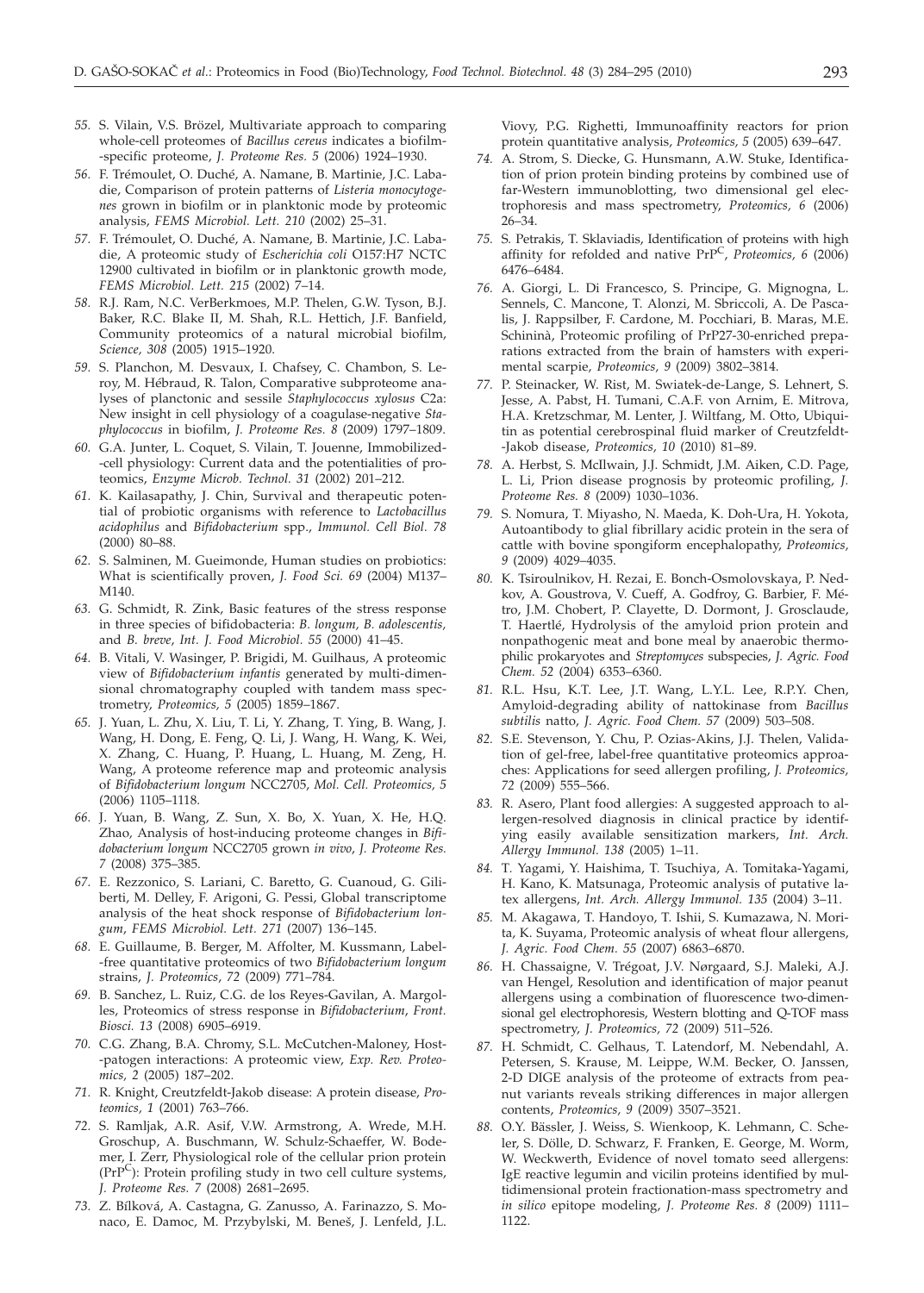- *89.* E.N. Mills, J.A. Jenkins, M.J. Alcocer, P.R. Shewry, Structural, biological, and evolutionary relationships of plant food allergens sensitizing *via* the gastrointestinal tract, *Crit. Rev. Food Sci. Nutr. 44* (2004) 379–407.
- *90.* S.S. Teuber, S.K. Sathe, W.R. Peterson, K.H. Roux, Characterization of the soluble allergenic proteins of cashew nut (*Anacardium occidentale* L.), *J. Agric. Food Chem. 50* (2002) 6543–6549.
- *91.* H. Yoshioka, T. Ohmoto, A. Urisu, Y. Mine, T. Adachi, Expression and epitope analysis of the major allergenic protein Fag e 1 from buckwheat, *J. Plant. Physiol. 161* (2004) 761–767.
- *92.* E. Fasoli, E.A. Pastorello, L. Farioli, J. Scibilia, G. Aldini, M. Carini, A. Marocco, E. Boschetti, P.G. Righetti, Searching for allergens in maize kernels *via* proteomic tools, *J. Proteomics, 72* (2009) 501–510.
- *93.* L. Navuluri, S. Parvataneni, H. Hassan, N.P. Birmingham, C. Kelly, V. Gangur, Allergic and anaphylactic response to sesame seeds in mice: Identification of Ses i 3 basic subunit of 11s globulins as allergens, *Int. Arch. Allergy Immunol. 140* (2006) 270–276.
- *94.* R.E. Goodman, S.L. Hefle, S.L. Taylor, R. van Ree, Assessing genetically modified crops to minimize the risk of increased food allergy: A review, *Int. Arch. Allergy Immunol. 137* (2005) 153–166.
- *95.* R. Batista, I. Martins, P. Jenö, C. Pinto Ricardo, M.M. Oliviera, A proteomic study to identify soya allergens – The human response to transgenic *versus* non-transgenic soya samples, *Int. Arch. Allergy Immunol. 144* (2007) 29–38.
- *96.* G. Henry, D. Mollé, F. Morgan, J. Fauquant, S. Bouhallab, Heat-induced covalent complex between casein micelles and  $\beta$ -lactoglobulin from goat's milk: Identification of an involved disulfide bond, *J. Agric. Food Chem. 50* (2002) 185–191.
- *97.* B. Casado, M. Affolter, M. Kussmann, OMICS-rooted studies of milk proteins, oligosaccharides and lipids, *J. Proteomics, 73* (2009) 196–208.
- *98.* H. Taka, N. Kaga, T. Fujimura, R. Mineki, M. Imaizumi, Y. Suzuki, R. Suzuki, M. Tanokura, N. Shindo, K. Murayama, Rapid determination of parvalbumin amino acid sequence from *Rana catesbeiana* (pI 4.78) by combination of ESI mass spectrometry, protein sequencing, and amino acid analysis, *J. Biochem. 127* (2000) 723–729.
- 99. S.B. Lehrer, R. Ayuso, G. Reese, Seafood allergy and allergens: A review, *Mar. Biotechnol. 5* (2003) 339–348.
- *100.* M. Ishikawa, K. Shiomi, F. Suzuki, M. Ishida, Y. Nagashima, Identification of tropomyosin as a major allergen in the octopus *Octopus vulgaris* and elucidation of its IgE binding epitopes, *Fish Sci. 67* (2001) 934–942.
- *101.* K. Motoyama, Y. Suma, S. Ishizaki, Y. Nagashima, K. Shiomi, Molecular cloning of tropomyosins identified as allergens in six species of crustaceans, *J. Agric. Food Chem. 55* (2007) 985–991.
- *102.* I. Ortea, B. Cañas, J.M. Gallardo, Mass spectrometry characterization of species-specific peptides from arginine kinase for the identification of commercially relevant shrimp species, *J. Proteome Res. 8* (2009) 5356–5362.
- *103.* C.J. Yu, Y.F. Lin, B.L. Chian, L.P. Chow, Proteomics and immunological analysis of a novel shrimp allergen, Pen m 2, *J. Immunol. 170* (2003) 445–453.
- *104.* K. Shiomi, Y. Sato, S. Hamamoto, H. Mita, K. Shimakura, Sarcoplasmatic calcium-binding protein: Identification as a new allergen of the black tiger shrimp *Penaeus monodon*, *Int. Arch. Allergy Immunol. 146* (2008) 91–98.
- *105.* Y. Gao, C.M. Gillen, M.G. Wheatly, Molecular characterization of the sarcoplasmic calcium-binding protein (SCP) from crayfish *Procambarus clarkii*, *Comp. Biochem. Physiol. B: Biochem Mol. Biol. 144* (*2*006) 478–487.
- *106.* A. Nasi, G. Picariello, P. Ferranti, Proteomic approaches to study structure, functions, and toxicity of legume seeds lectins. Perspectives for the assessment of food quality and safety, *J. Proteomics, 72* (2009) 527–538.
- *107.* H. Rüdiger, H.J. Gabius, Plant lectins: Occurrence, biochemistry, functions and applications, *Glycoconj. J. 118* (2001) 589–613.
- *108.* W.G. Jaffe, C.L. Vega Lette, Heat-labile, growth-inhibiting factors in beans (*Phaseolus vulgaris*), *J. Nutr*. *94* (1968) 203– 210*.*
- *109.* N.D. Noah, A.E. Bender, G.B. Readi, R.J. Gilbert, Food poisoning from raw kidney beans, *Brit. Med. J. 281* (1980) 236–237.
- *110.* M. Mosca, C. Boniglia, B. Carratù, S. Giammarioli, V. Nera, E. Sanzini, Determination of alpha-amylase inhibitor activity of phaseolamin from kidney bean (*Phaseolus vulgaris*) in dietary supplements by HPAEC-PAD, *Anal. Chim. Acta*, *617* (2008) 192–195.
- *111.* D. Chokshi, Toxicity studies in Blockal, a dietary supplement containing Phase 2 Starch neutralizer (Phase 2), a standardized extract of the common white kidney bean (*Phaseolus vulgaris*), *Int. J. Toxicol. 25* (2006) 361–371.
- *112.* M.E. Dumas, C. Canlet, J. Vercauteren, F. André, A. Paris, Homeostatic signature of anabolic steroids in cattle using <sup>1</sup> <sup>1</sup>H-<sup>13</sup>C HMBC NMR metabonomics, *J. Proteome Res.* 4 (2005) 1493–1502.
- *113.* A.A. Ferrando, K. Tipton, D. Doyle, S.M. Phillips, J. Cortiella, R.R. Wolfe, Testosterone injection stimulates net protein synthesis but not tissue amino acid transport, *Amer. J. Physiol. Endocrinol. Metab. 275* (1998) E864–E871.
- *114.* M. Dacasto, C. Montesissa, C. Nebbia, Illegal drug treatments and drug metabolism: Biomarkers or not, *Vet. Res. Commun.* (Suppl. 1), *30* (2006) 113–119.
- *115.* K. Hollung, E. Veiseth, X. Jia, E.M. Færgestad, K.I. Hildrum, Application of proteomics to understand the molecular mechanisms behind meat quality, *Meat Sci. 77* (2007) 97–104.
- *116.* G. Gardini, P. Del Boccio, S. Colombatto, G. Testore, D. Corpillo, C. Di Illio, A. Urbani, C. Nebbia, Proteomic investigation in the detection of the illicit treatment of calves with growth-promoting agents, *Proteomics, 6* (2006) 2813–2822.
- *117.* C. Nebbia, G. Gardini, A. Urbani, The proteomic approach as a tool to detect illegal treatment of cattle with performance enhancing agents, *Vet. Res. Commun. 30* (2006) 121– 125.
- *118.* Tetracyclines, Veterinary Systemic, Thomson Reuters Micromedex, USA (2003) (*http:// veterinary/tetracyclines.pdf*).
- *119.* B. Nanduri, M.L. Lawrence, C.R. Boyle, M. Ramkumar, S.C. Burgess, Effects of subminimum inhibitory concentrations of antibiotics on the *Pasteurella multocida* proteome, *J. Proteome Res. 5* (2006) 572–580.
- *120.* M. Gratacós-Cubarsí, M. Castellari, M. Hortós, J.A. García-Rigueiro, R. Lametsch, F. Jessen, Effects of tetracycline administration on the proteomic profile of pig muscle samples (*L. dorsi*)*, J. Agric. Food Chem. 56* (2006) 9312–9316.
- *121.* A. D'Alessandro, P.G. Righetti, E. Fasoli, L. Zolla, The egg white and yolk interactomes as gleaned from extensive proteomic data, *J. Proteomics, 73* (2010) 1028–1042.
- *122.* S.G. Uzogara, The impact of genetic modification of human foods in the 21st century: A review, *Biotechnol. Adv. 18* (2000) 179–206.
- *123.* W.J. Peumans, E.J.M. Van Damme, Prevalence, biological activity and genetic manipulation of lectins in foods, *Trends Food Sci. Technol. 7* (1996) 132–138.
- *124.* A.D'Alessandro, P.G. Righetti, L. Zolla, The red blood cell proteome and interactome: An update, *J. Proteome Res. 9* (2010) 144–163.